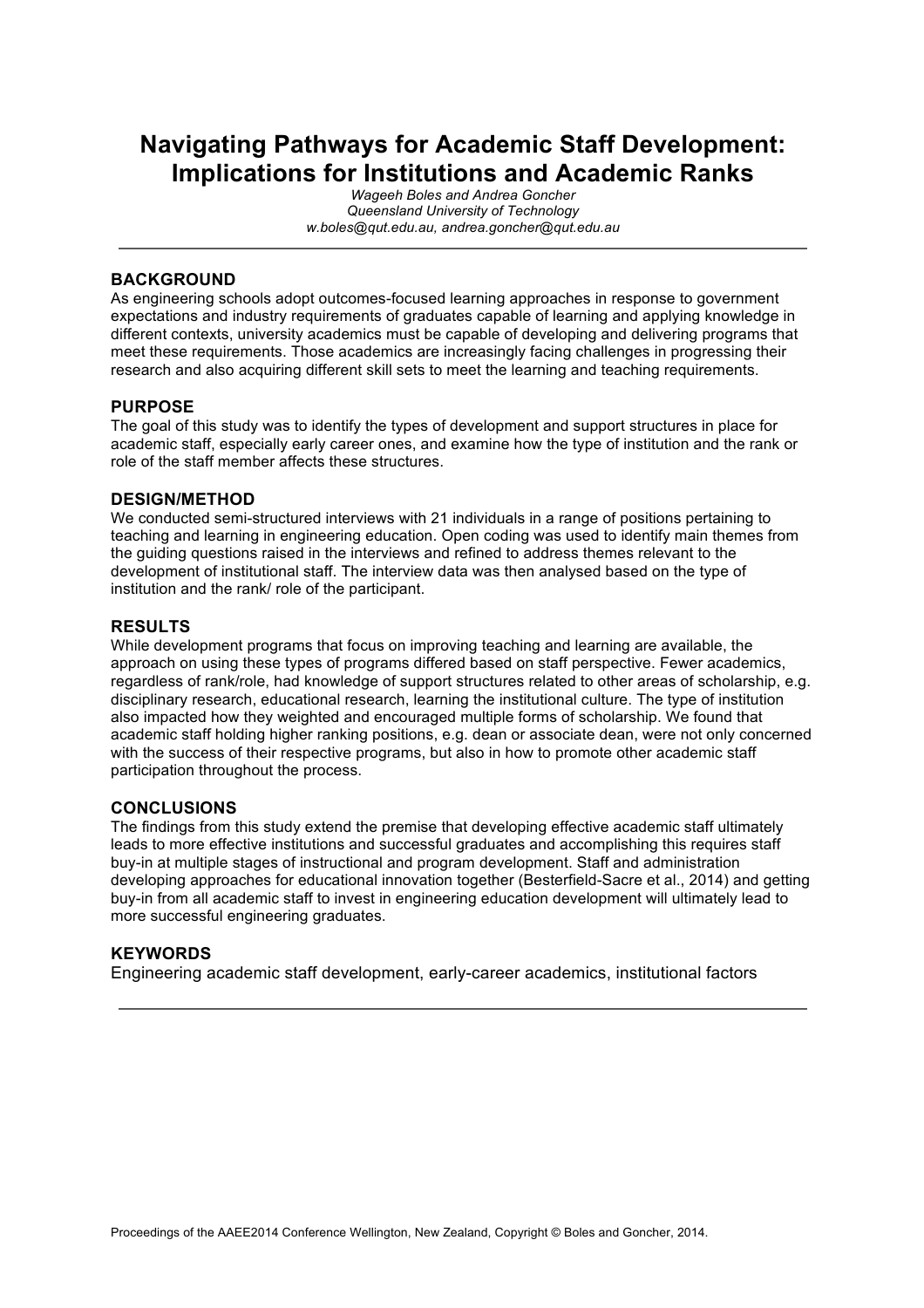# **Introduction**

The international trend in undergraduate engineering program accreditation towards the demonstration of attainment of graduate attributes poses new challenges in addressing staff development needs. The school levels of universities are the most effective loci of changes in approaches to learning and teaching practices in higher education (Knight & Trowler, 2000). Heads of schools are expected to lead the development and delivery of the teaching, research and other academic activities. Guiding and mentoring individuals and groups of academics is one critical aspect of the head of school's role. Yet they do not always have the resources or support to help them mentor staff, especially the early career ones.

Staff development programs and initiatives are proving to be critically important for enabling staff to build strong careers. However, there is need to identify the most effective ways of delivering such programs, considering the impacts of variations such as the institution type, the role of staff (including leadership and management positions), and the rank of staff and the stage of their career (early, mid or established).

Some investigations and studies reported in the literature have attempted to focus on certain aspects of staff development programs. For example, the Higher Education Academy (HEA) in the United Kingdom sponsored a review of the impact of teaching development programs in higher education and the outcomes of this review were published later that year by Parsons, Hill, Holland and Willis (2012). This was prompted by the adoption of a revised framework for professional standards by the HEA. The review coincided with an intensified focus on enhancing teaching practices to improve learning outcomes. Parsons et al. (2012) also provide another example where they attempted to examine the effects of the length of training of university teachers on approaches to teaching and self-efficacy beliefs. They showed that training does enhance a shift from teacher-centred to learner-centred approaches to teaching. However, they indicated that such a shift occurs slowly and that awareness of one's own approach to teaching is essential for improving teaching practices.

Effective use of staff-development practice is also conditional to staff implementation. Several factors influencing an academic's position on seeking resources and adoption of research-based practices available are related to the sociological factors, such as the specific realities of the organization or institution (Spalter-Roth et al., 2007). Understanding the context, situational dynamics, and other factors that contribute to success aid in providing a more effective model to support early-career academics.

In this paper, we present the analysis of interview data conducted with engineering education leaders, and staff at different roles and ranks, at a number of different types of institutions. An important aspect of these interviews focussed on the development and support for staff, especially early-career ones. The paper also provides recommendations based on our findings situated within faculty/ staff development literature for structuring support systems at multiple levels of academic rank.

# **Approach**

The aim of this study was to identify the types of development and support structures in place for staff, especially early career, and examine how these structures differed depending on the type of institution and the rank or role of the staff. It also aimed to learn about the effectiveness of such development programs.

# **Overall Study Design**

The overall study design was a qualitative, collective case study, consisting mainly of indepth interviews with academics in varying contexts. Individuals involved with engineering education research and/or practice were selected as candidates for this study to highlight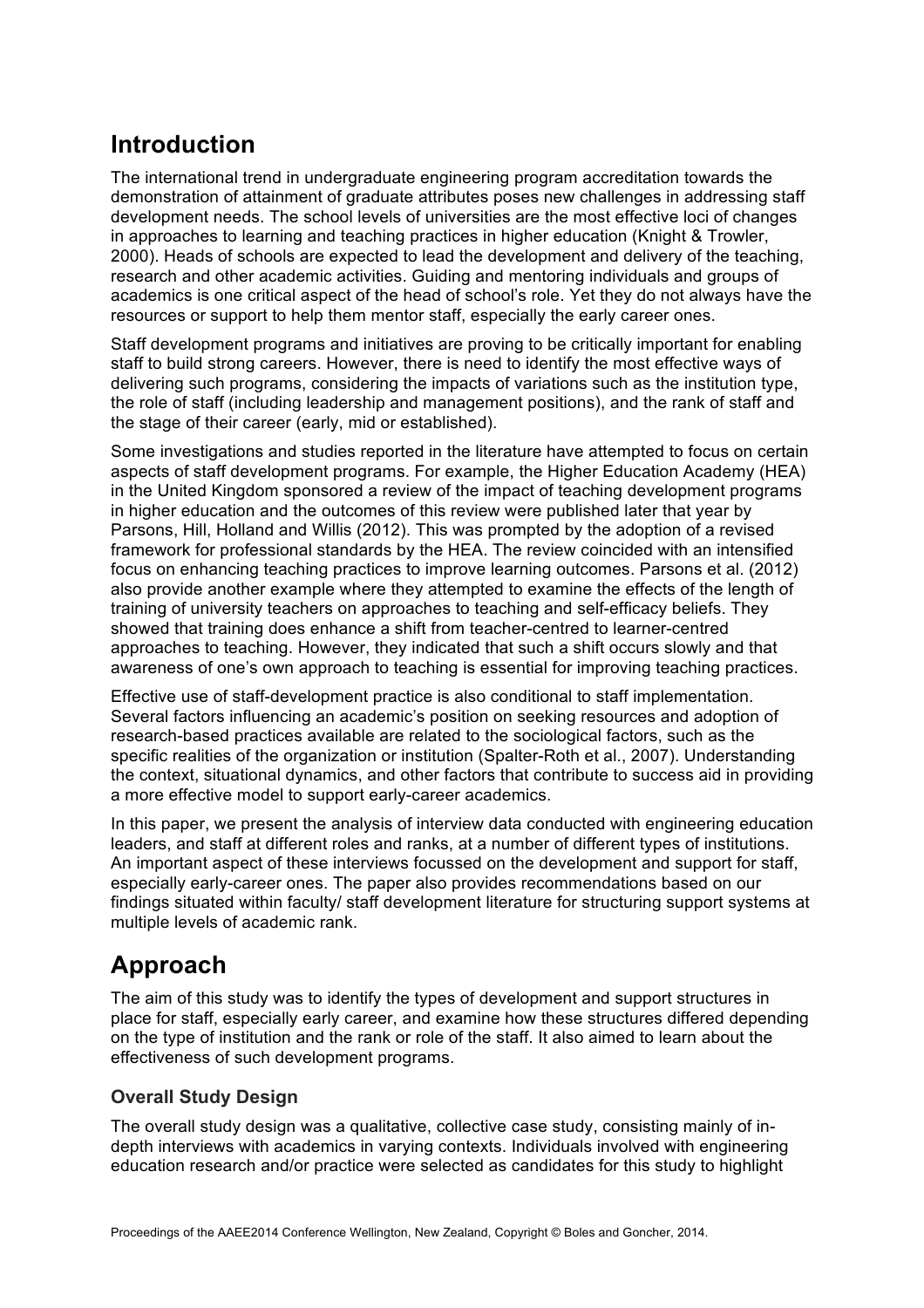and discuss teaching-related developments and coaching for academic cultural change. The key research questions guiding our approach are:

- What are the implications of institution type for staff support structures?
- What impact does the staff rank or role have on staff development?

### **Participants**

The overarching characteristic of participants was their involvement in engineering education at one of four universities in the United States selected for this study. Interviews were conducted with 21 participants who held ranks ranging from Assistant Professor, Associate Professor, Professor, Chair, Associate Dean, Senior Associate Dean, Dean, to Director. These titles were based on the US system and the Assistant Professor is equivalent to Lecturer/ Senior Lecturer in the Australian system. Ten males and 11 females participated in this study, with a higher distribution of females in the tenure track staff or director roles and higher male distribution in the Dean roles. Figure 1 illustrates the number of participants representing each institution ("Institution A, B, C, or D") involved and the participant's highest academic ranking at the time of the interview and number of males and females for that position. Several staff had multiple titles, holding both tenure track positions as well as leadership or director roles, and we used the high ranking title when classifying participants by role.



**Figure 1. Staff roles and ranking by institution and gender**

Participants were selected based on their activity, engagement, research, etc. in engineering education. This sample included engineering education leaders, researchers, curriculum developers, staff engaged in accreditation and assessment and directors for research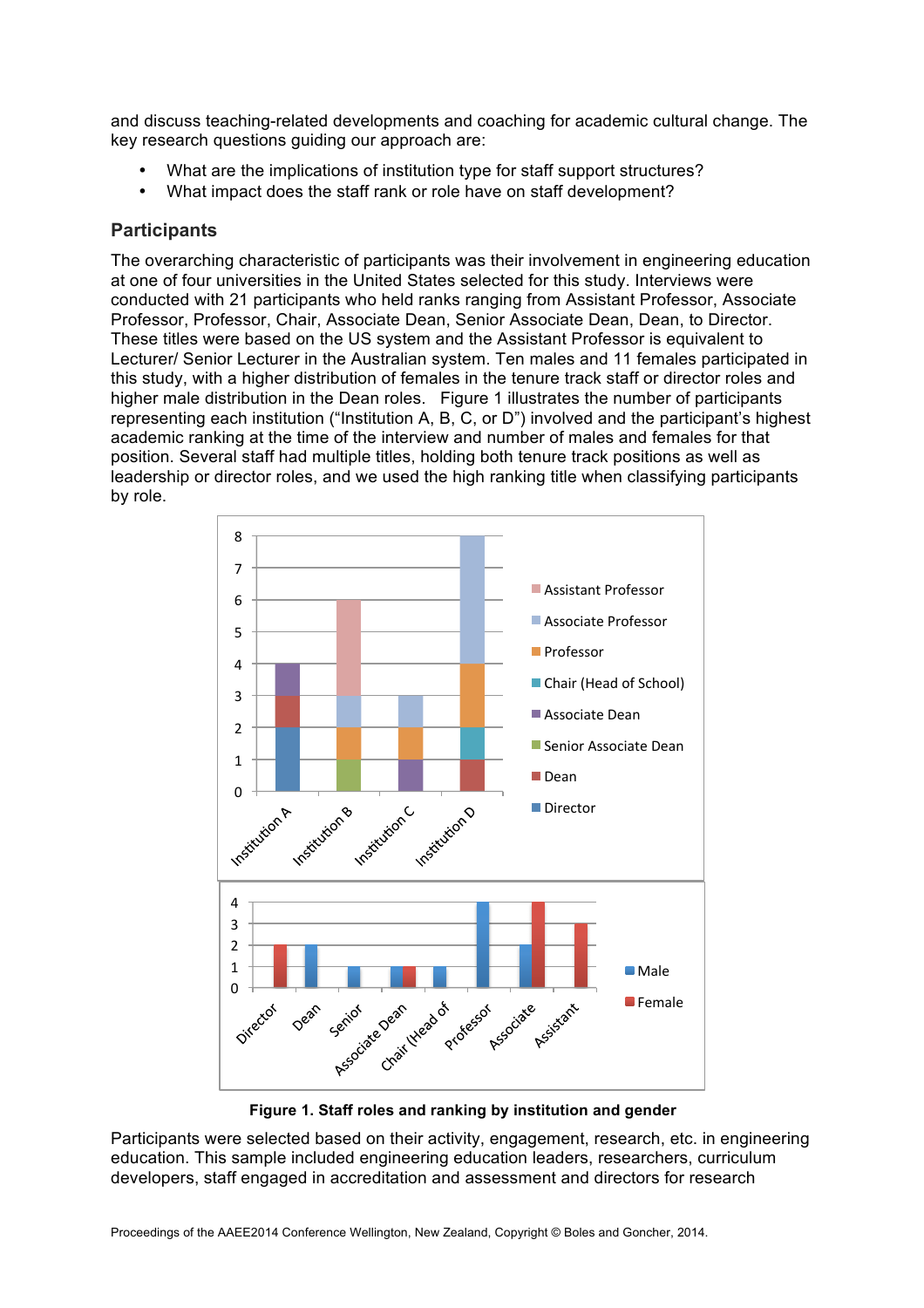centres involved in engineering education. Other participants, who did not hold positions in engineering faculties, were engaged in teaching and learning activities and/or part of dedicated teaching and learning centres that assisted or interacted with engineering staff.

## **Data Collection: Semi-structured interviews**

The interviews with selected participants were designed to open discussion and allow participants to focus on the development of support for academics. A semi-structured format was chosen to allow the exploration of themes that emerged during the interview process, but to also ensure that important elements related to the research questions were covered.

Interview protocol and guiding questions focused on a number of areas for discussion. These included 1) developing assessments that can provide evidence of student learning and 2) development and support for staff, especially early career. Participant responses, regarding development and support for staff, were the main data sources for this study. However, we included elements from the responses to both questions in the analysis due to overlap in participants' discussion of each area.

# **Analysis of Staff Interviews**

Interviews were recorded, transcribed and analysed using NVivo qualitative analysis software. Researchers performed data analysis in a series of steps with increasing depth to understand the data and address this study's research questions. First-cycle coding was used to identify main themes from the guiding questions raised in the interviews and secondcycle coding was applied to refine the identified categories and themes from first-cycle coding. The data was then categorized based on the type of institution and the rank/ role of the participant.

# **Coding**

Open coding (Strauss & Corbin 1998), used for the first iteration of coding, identified main themes across the interview data of all participants. The final codebook developed from this set of interviews consisted of five codes and 23 sub-codes. These were based on reoccurring themes that emerged from the data and themes that directly related to the guiding questions and interview protocol. Our process engaged multiple, asynchronous coders to extensively explore the reoccurring themes, patterns, and concerns found in the set of interviews with the 21 participants.

Second-iteration coding was applied to specifically address the research questions related to staff support for various roles and institutional types. We refined the categories and coding structure based on their relevance to addressing the research questions, e.g. early-career experiences, and included or further defined codes based on existing studies that focus on staff support and development. Specifically, the code "staff support" was defined to include instances related to teaching, disciplinary research, educational research, collaborations, assistance for proposal writing and funding based on Felder, Brent and Prince's (2011) identified possible areas for faculty (staff) development. The funding code was defined separately and expanded to include "assistance for proposal writing and funding" based on one measure of professional development used in the Study of New Scholars (2004). Table 1 provides the code name, definition and representative example from the data set.

## **Institution Type**

The four United States institutions housing the 21 participants were classified by the Carnegie classification level and control (Carnegie Foundation, 2011). Table 2 identifies the level for each classification for the participating universities. While participants also provided descriptions or classifications of their own institution, e.g. "teaching focused", we applied the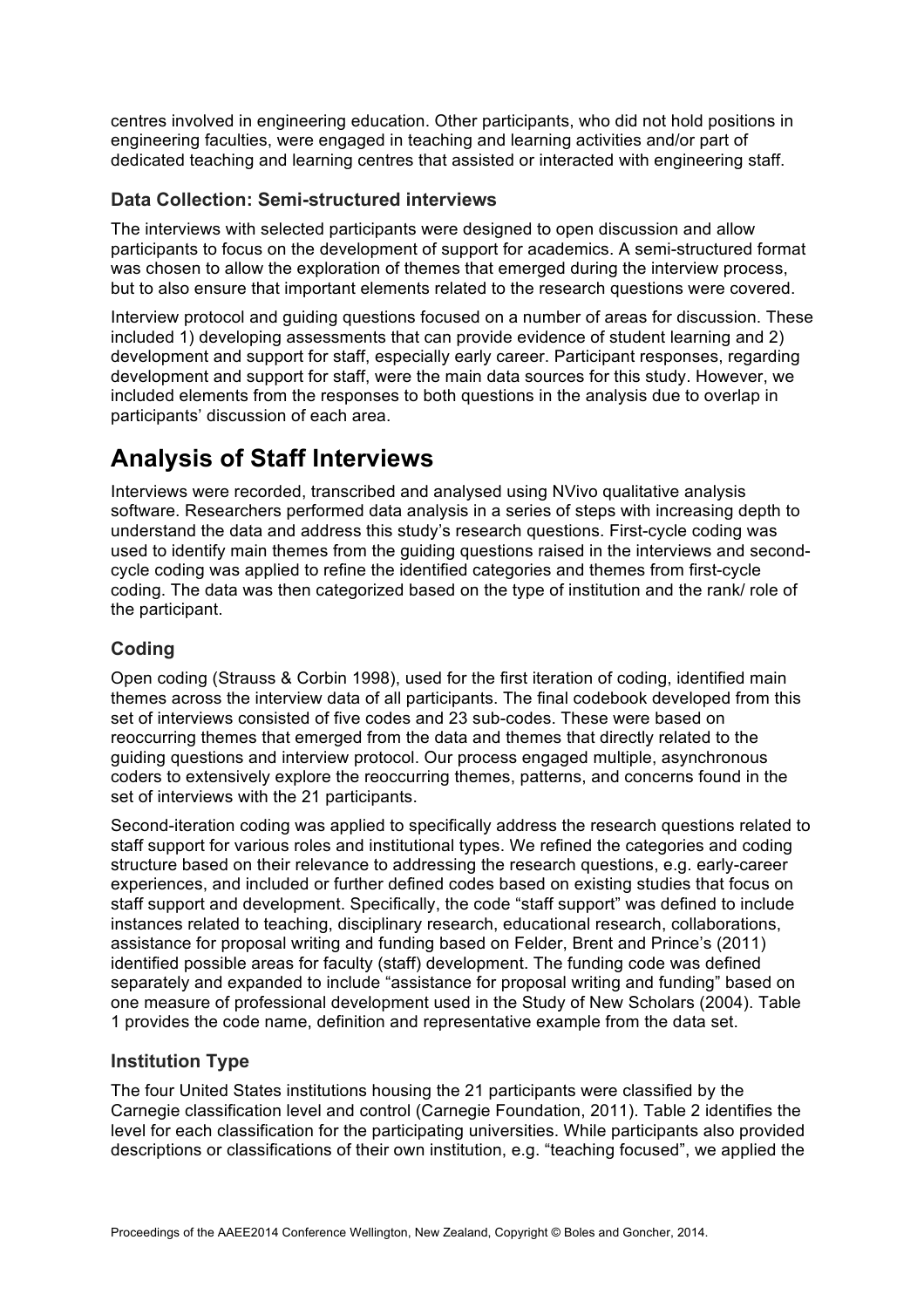Carnegie classification as a consistent categorization and used the participants' classification or explanations to contextualize their responses.

| Code                       | <b>Definition</b>                                                                                                                                        | <b>Example instance</b>                                                                                                                                                                                                                           |  |
|----------------------------|----------------------------------------------------------------------------------------------------------------------------------------------------------|---------------------------------------------------------------------------------------------------------------------------------------------------------------------------------------------------------------------------------------------------|--|
| Initiatives                | Programs, centres, groups, etc.<br>for professional support for staff in<br>various areas of scholarship.                                                | "we really sort of want to take some parts from<br>that and do that for just the engineering faculty.<br>You can go, and they can help you with<br>instructional development for your class."                                                     |  |
| Staff (faculty)<br>support | Support for development:<br>teaching, disciplinary research,<br>educational research,<br>collaborations, assistance for<br>proposal writing and funding. | "But many faculty also described the need not<br>just for individual but for workplace<br>transformation. And we could conceive of<br>faculty development targeted toward enhancing<br>work groups"                                               |  |
| Career Stage               | Career stage, e.g. mid, late,<br>perspective. Possible scenarios<br>include reflection or actions based<br>on career stage.                              | "That really hit me when I became associate<br>dean the last couple of years, more than I<br>realized it before. It's like really, it's another<br>process."                                                                                      |  |
| Early Career               | Perspectives, experiences,<br>concerns, actions, etc. of early<br>career staff in navigating the<br>institutions and their careers.                      | "I'm an assistant professor and really there's a<br>constant pull on time I spend in research and<br>time I spend in the classroom. So really trying<br>to elevate the education portion in a research<br>institute I think is really important." |  |
| Mentoring                  | Types of programs, specific<br>instances, or plans, etc. in place<br>for mentoring early career or junior<br>staff.                                      | "And then depending on the initiative of the new<br>faculty they either get together very formally and<br>frequently or they get together very seldom."                                                                                           |  |
| Collaboration              | Collaborations involving research,<br>teaching, or advising and can be<br>within or across disciplines.                                                  | "And actually [staff] is on [student's] dissertation<br>committee, and has been actually wonderful,<br>because here's someone who is in education<br>and has some great insights in how to study this<br>in engineering."                         |  |
| Funding                    | Funding support for staff<br>initiatives, programs, or research.                                                                                         | "I've tried to find external support, external<br>funding so we've been successful at that."                                                                                                                                                      |  |

## **Table 1. Coding Scheme**

### **Table 2. Institutional Characteristics**

|                       | Category               |                                                            |
|-----------------------|------------------------|------------------------------------------------------------|
| <b>Institution ID</b> | <b>Control</b>         | <b>Carnegie Classification</b>                             |
| <b>Institution A</b>  | Private not-for-profit | RU/H: Research Universities (high research activity)       |
| Institution B         | <b>Public</b>          | RU/VH: Research Universities (very high research activity) |
| Institution C         | Private not-for-profit | RU/VH: Research Universities (very high research activity) |
| Institution D         | Private not-for-profit | Bac/A&S: Baccalaureate Colleges—Arts and Sciences          |

Institutions included represent both public and private universities, varying levels of research activity and degree granting. Institution A is a private research university, primarily granting baccalaureate degrees or above. Institutions B and C in this study are classified as very high research activity and are members of the Association of American Universities, an international organization of leading research universities, granting baccalaureate degrees or above. Institution D is top-ranked liberal arts college (*U.S. News & World Report, 2013*) and primarily an undergraduate institution, granting baccalaureate and masters degrees.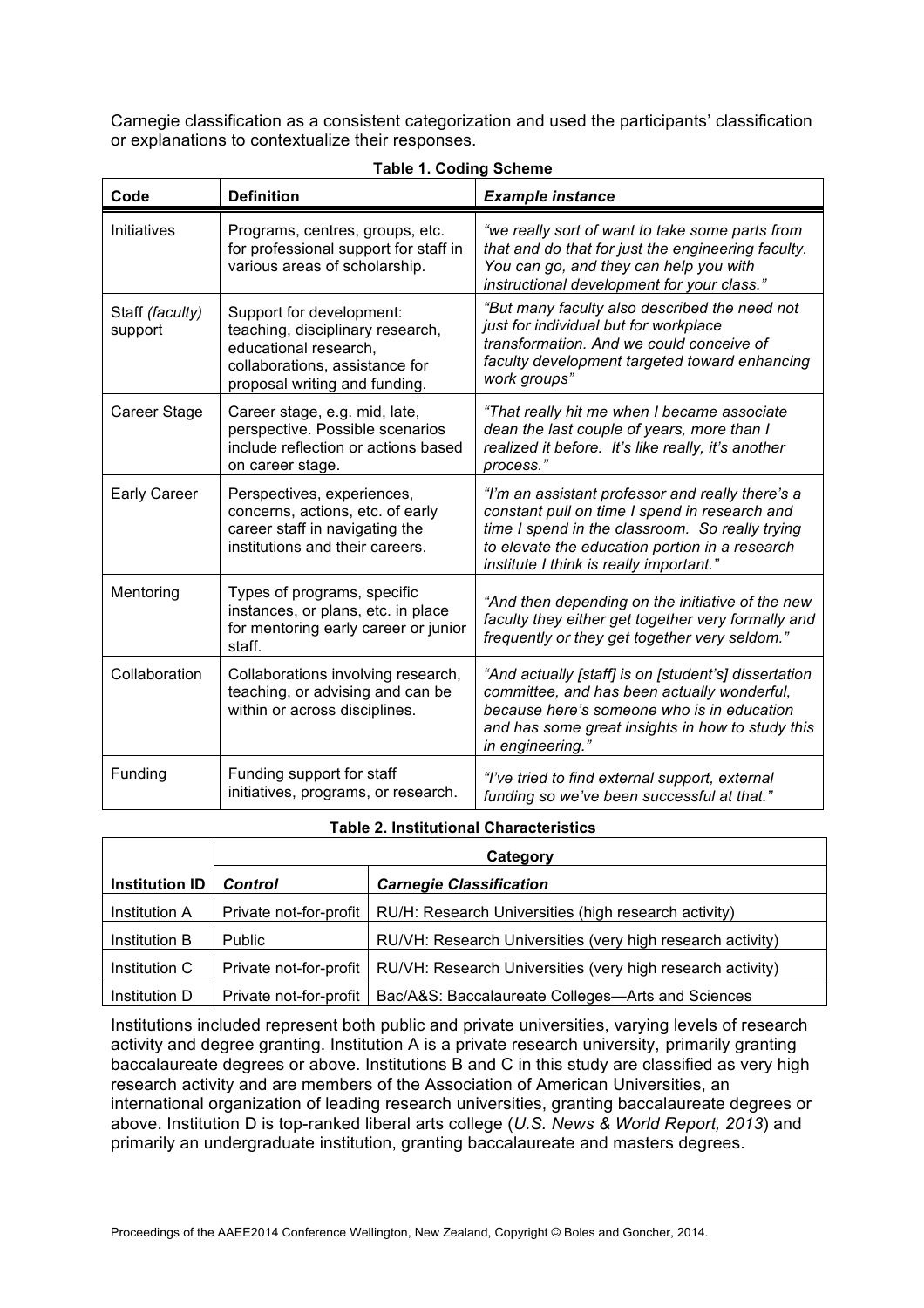The other institutional characteristics for each of the four universities are reported for the institution as a whole and we included them to give an overarching sense of the organizational culture associated with these types of institutional classifications. We sampled staff, holding positions within the faculties (schools) of engineering and/or education, engaging in engineering education activity within these institutions. While we did not interview or survey all staff from these schools in engineering and/or education to generalize our findings across the school(s), the interview was designed to identify characteristics (and hopefully successful characteristics) of structures in place to assist staff in professional development.

# **Staff (Faculty) Role**

## *Academic Rank*

We categorized participants by their academic level or ranking, e.g. Assistant Professor or Associate Dean. This classification allowed the researchers to categorize the staff support structures at various levels of a staff member's career or type of position. The types of positions were grouped as 1) Leader/ manager, e.g. Dean, having primarily leadership or managerial responsibilities associated with the identified positions, 2) Tenure track staff/ faculty, e.g. Professor, responsible for several areas of scholarship and 3) Director, e.g. Centre, responsible for guiding and supervising a specific project, program or centre. Figure 2 lists the groups and types of positions categorized under each group.

### *Role within the Institution*

In some cases, participants holding tenure track and administrative positions also held directorships for centres or programs within their college or school. We tagged these types of roles for each participant, if applicable, and analysed the impact of their position regarding staff support-related issues. Other directorship positions were specific to a project or program and were categorized for that position.

## **Leader/ Manager**  •Dean •Senior Associate Dean •Associate Dean

| Tenure Track Staff/<br>  Faculty |
|----------------------------------|
| • Professor                      |
| ·Associate Professor             |
| -Assistant Professor             |

## **Director**  •Centre •Project •Program

**Figure 2. Classification of Participant Roles**

# **Findings**

# **Effect of Institution Type**

The institutions categorized as Bac/A&S and RU/H had a smaller and more defined structure for supporting staff and was supportive at the administrative level. We found that the mentoring programs specifically were more defined for incoming staff (early career) and had the most frequent instances in the interviews. In our sample, this was partially due to small schools and the heads of school or deans promoting and/or organizing mentoring relationships between staff members. For example, the administrative roles at these institutions personally support staff by attending workshops, lunches, or gatherings to demonstrate the importance of teaching and education-related activities. Instances from the data are provided below.

Institution D (Bac/ A&S), Dean (Engineering)

*"This is a teaching-oriented institution, so above and beyond those formal structured programs there are many different opportunities to interact with other faculty."*

Institution A (RU/H), Dean (Engineering)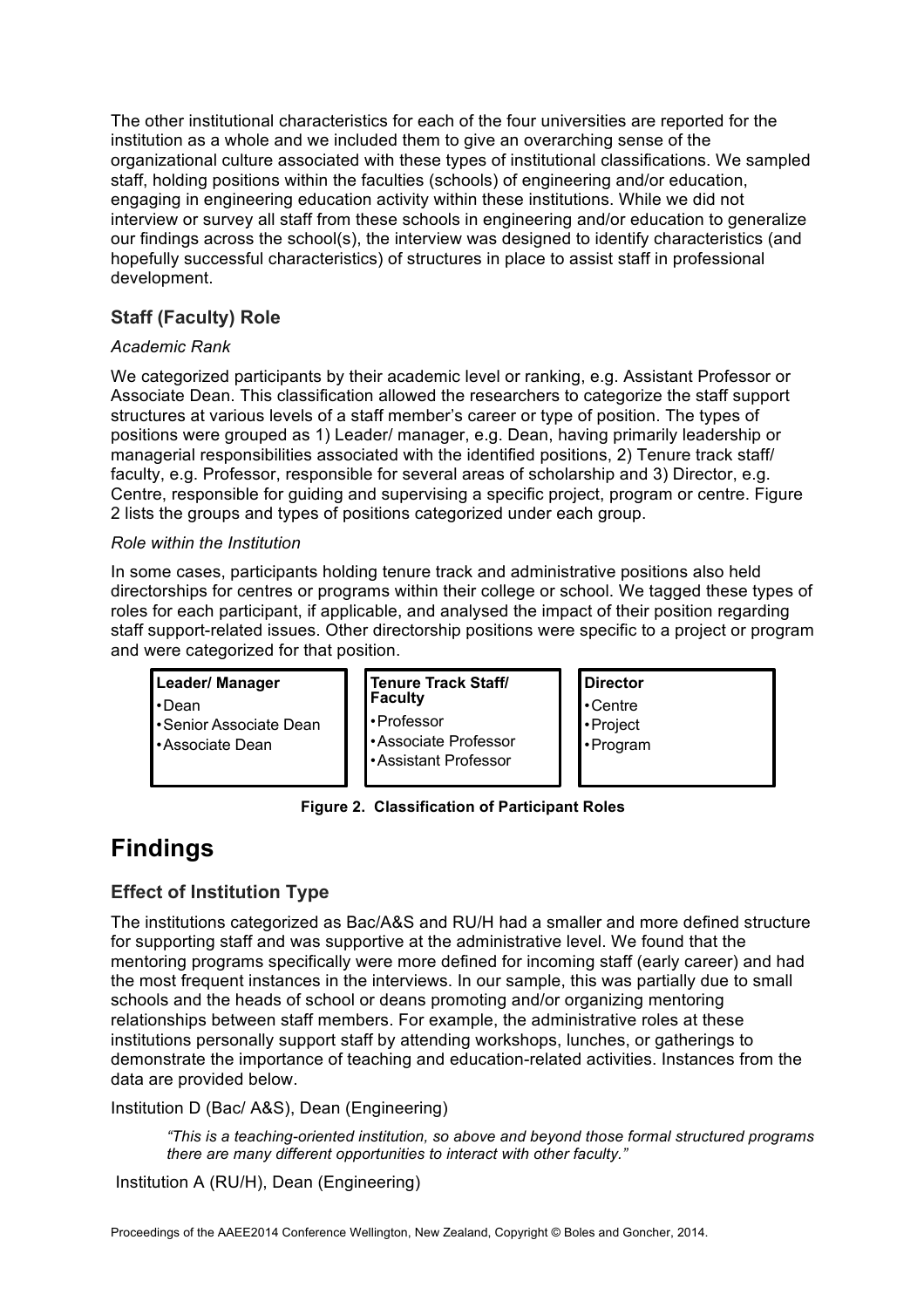*"Here we're a little bit unique because the pendulum is balanced here. It's not 100% like at [institution name] you're going to see, you know, honestly, it's all about the research right? We hope they teach well, but it's all about the research. Here it's more about, so when we evaluate them for tenure, I think we're pretty systematic about evaluating their teaching qualifications and their teaching skills. And if someone is not effective in the classroom they are not a good fit for being a professor. They may be a good fit for being a researcher. But we hire professors; we don't hire researchers, right?"*

We analysed the coded transcripts for frequency and percentage covered for each of the codes described above. However, the quantitative comparisons across institutions were not accurately representative of the interview data due to the variability in our sample from each institution. Measures such as frequency counts and percentage/ coverage of the interview transcripts were analysed for each institution based on academic rank and variables such as mentoring and staff support, but not used to quantitatively compare institutions. Data from institutions varied in length of interview and number of representatives from each academic rank category, which led to unequally weighted results as they related to institution type.

### **Effect of Staff Roles**

The excerpts below from the analysis based on the role of the staff, highlight examples of the important themes from the interviews with all of the academics. The meta-analysis, which led to the overarching themes discussed below, were based on the frequency of each code in the individual interviews and grouped based on codes that reflected similar instances.

#### *Leader/Manager*

#### Theme: Staff-support initiatives

Individuals who held roles in leadership positions, valued staff development and supported initiatives that provided resources for staff. However, individuals at that level were not as knowledgeable or informed about the other types of resources available to advise staff on other areas of scholarship such disciplinary research, educational research, learning the institutional culture. Below are excerpts related to the staff-support initiatives and the leader/ manager categorization.

*"I think that our department heads take over there a lot. I think that when you look at the process, the department head usually has a committee, and one person that is in charge of the self-study, now that we're through that year, and I really don't know the details of that because every department is run a little differently, but I think the department head takes a leadership role to make sure that the new faculty are aware, and being mentored. But we don't really have college-wide programs that I could point to." -* Associate Dean

*"We work primarily with the departmental coordinators, to work with them. But I'm willing to sit down, and I have an assistant. We have a director for orientation. [She/he] will sit down and also work with the faculty, work through the methodology."-* Associate Dean

### *Tenure Track Staff (Faculty)*

Theme 1: Conference attendance and mentoring

Attending or participating in conferences, workshop, sessions, etc. was an area expressed by academic staff at the assistant level position as an opportunity to interact with other academics and share experiences. The quote below expresses an RU/VH Institution assistant professor's perspective on the benefits associated with supportive educationrelated opportunities.

*"[Engineering education conference] That had such a big impact on me. It was wonderful. I felt like that was huge in terms of support. There were many times when I did something in class and it didn't go well I would feel terrible. But then I'm like, you know going there and hearing that not everything is going to be successful. It's OK to try things and have them not work out."* Theme 2: Advisement on needed Skills

Early career staff felt that support for developing needed skills such as preparing a dossier and other skills required of academics would be helpful in this stage of their careers.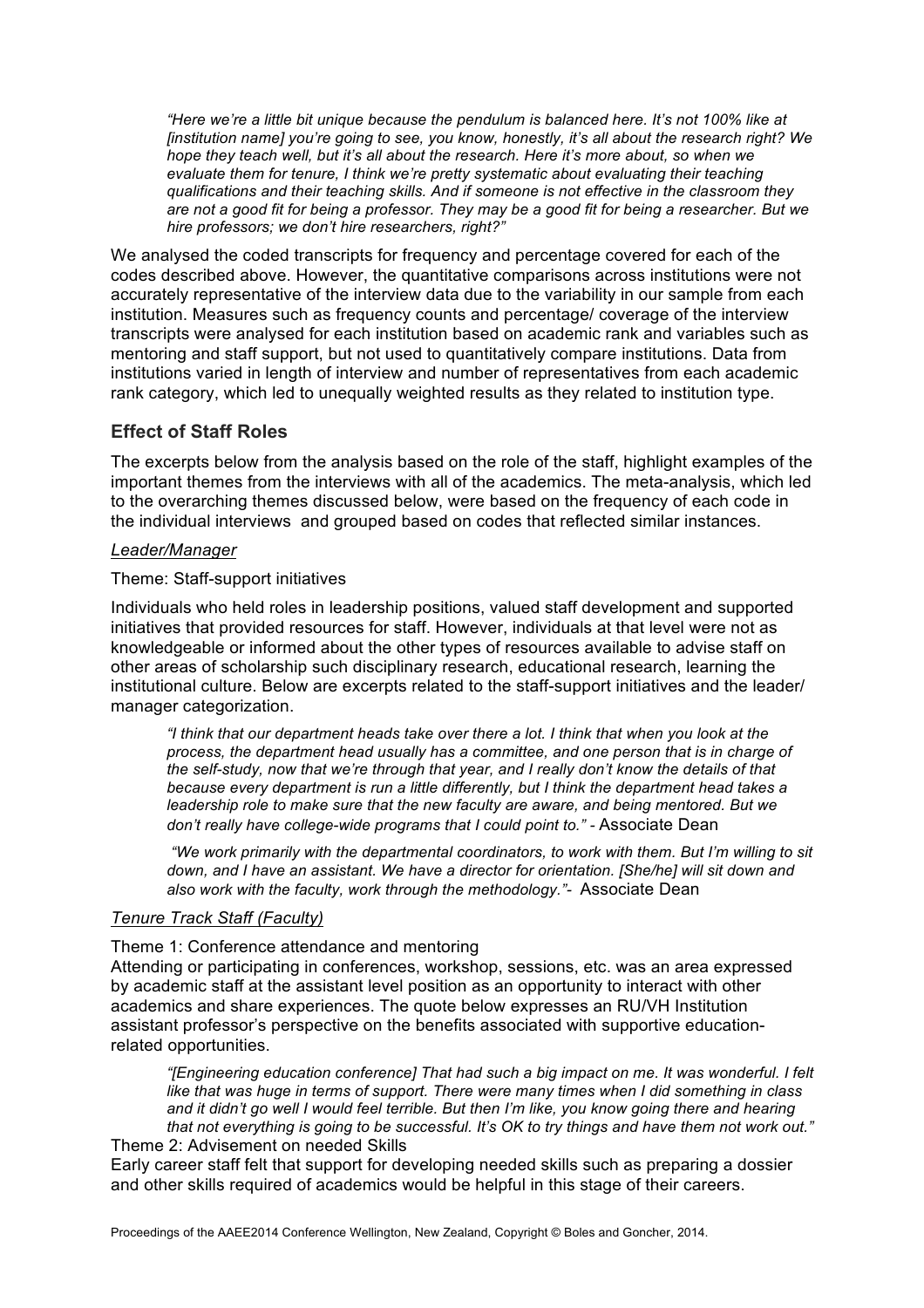*"Target some of those skills in assisting people to prepare tenure dossier, negotiate a teaching assignment, or revive a research program. But many faculty (academics) also described the need not just for individual but for workplace transformation. And we could conceive of faculty (staff) development targeted toward enhancing work groups"*

Advisement on needed skills also included to knowing where and how to get funding, how to develop assessment, particularly for accreditation, and how to form collaborations.

### *Director*

Theme 1: Support from Institutional Levels for Teaching

A main theme that arose was the need for change within the institutions for support towards excellence in teaching. They expressed this support should be recognized the same way other scholarship areas, e.g. research, is valued.

*"And I think, so I'm an assistant professor and really there's a constant pull on time I spend in research and time I spend in the classroom. So really trying to elevate the education portion in a research institute I think is really important. If we want to have innovation in the classroom there has to be a different way to look at our education in the tenure promotion process."*

Theme 2: Scope of the Role of a Director

Academics holding directorship roles had less experience or knowledge about resources available for staff development. While the participants were involved with education-related or focused projects, these were focused on supporting students (compared to centres to support staff as well) through educational practices. In other words, academic staff supervision fell outside of the scope of the participants holding directorship positions. This may be a function of the role of directors as temporary entities, and subsequently leaving less impact on staff.

# **Discussion & Conclusions**

While we framed our analysis to examine the impact of the type of institution and role of the academic, the underlying recommendations of comprehensively and holistically supporting an academic can be applied to institutions regardless of classification. Developing effective and supportive staff ultimately leads to more effective institutions and to do this requires staff participation, a shared vision and strategic planning (Besterfield-Sacre, Cox, Borrego, Beddoes, & Zhu, 2014) at multiple stages of instructional and program development.

We found that fewer staff, regardless of rank/role, had knowledge of support structures related to other areas of scholarship, e.g. disciplinary research, educational research, learning the institutional culture. Developing effective staff was important at all levels whether it was from the perspective of self or personal develop (tenure-track staff) or from the perspective of developing an effective institution (leader/ manager). Support from higher levels, i.e. support from both leadership/ manager positions, and the institution is needed to create effective programs that are utilized by the staff. Creating an institutional expectation of staff participation in programs (Felder et al., 2011) and supporting staff participation are what contribute to program effectiveness and transformative change (Henderson & Dancy, 2011).

A limitation of this study was that the sample of participants catered to individuals involved in engineering education and supported the need for systems and resources aimed at aiding staff. While these individuals are aware of the importance of teaching and education-related development for staff, our findings and the previous literature support an approach for staff development at various career stages, institution types and institutional involvement.

From our sample consisting of established scholars, internationally recognized leaders, as well as early career staff, the recommendations based on this study are:

1) Offer opportunities beyond the department/ school level. In some cases institutional support is available, which can be campus-wide and does not need to be specific to the school, however staff are not aware of the potential support. If an institution provides support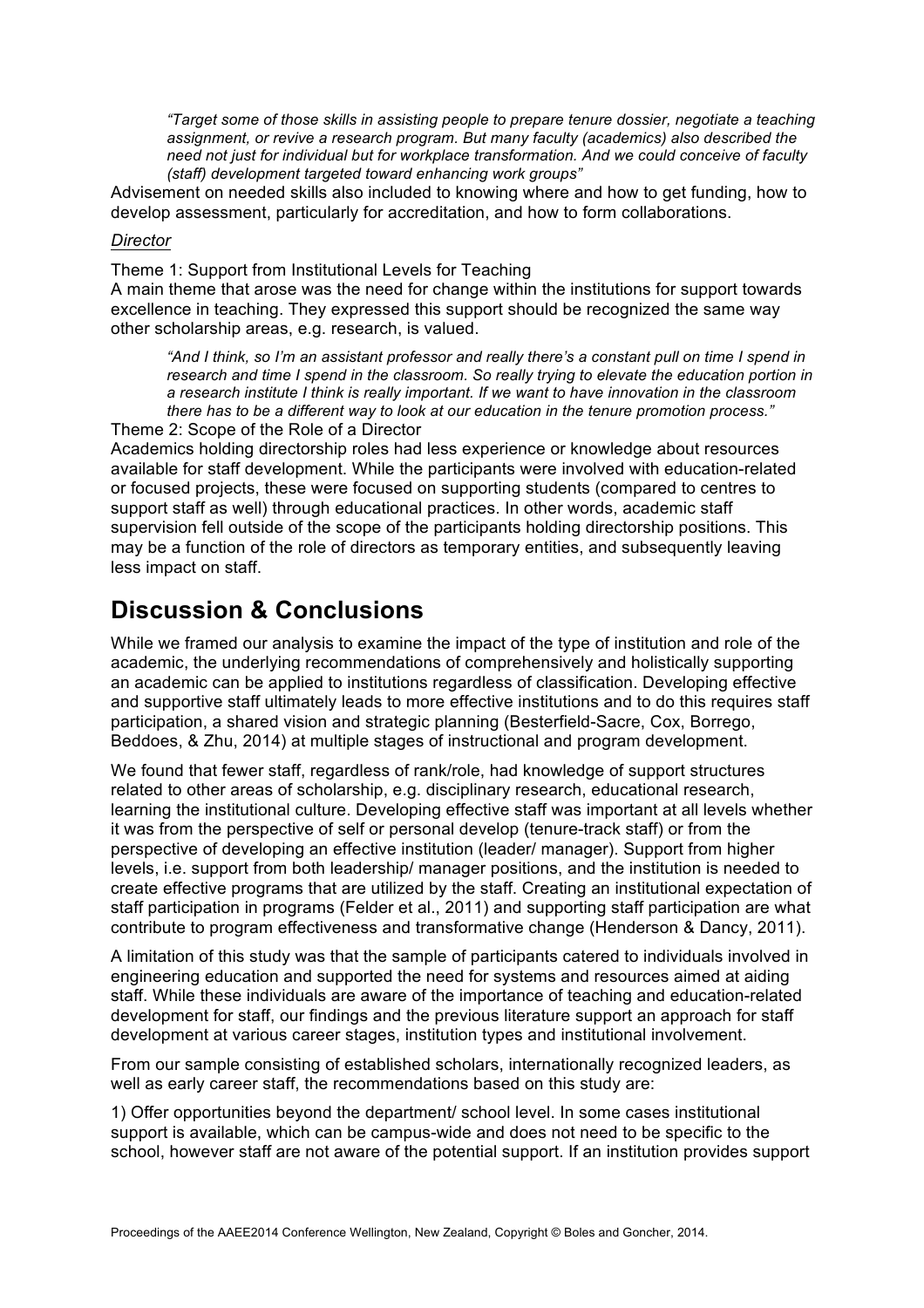and translates awareness of this support through its leaders/ managers, educating and reaching other staff will be possible.

2) In order to make effective change, seek participation from individuals in leadership/ manager roles (as opposed to individuals in directorship positions, not directly involved with staff support). Additionally, emphasize the role and impact of a leader/manager on supporting staff, especially early career. This will also contribute to creating institutional expectations of academic staff/ faculty (Felder et al., 2011).

3) To influence sustainable, lasting, and effective change, organizations need the support of the institution to assist leaders/ managers to make substantive changes. For this to happen, leaders/ managers must be informed and aware of the available and potential academic staff development opportunities. This study highlighted the importance of a leader/manager, providing the link between the staff and the institution in terms of supporting and making staff aware of support initiatives.

Aligning with Laursen & Rocque's (2009) categorization of career stages and needed skills, e.g. early career (teaching, advising, research, negotiation, and time management skills) we found that individuals in this study valued support for teaching and education, but did not know how to provide resources for other areas of scholarship. An additional recommendation, which would assist and promote effective early career staff, is to make available resources to develop a range of scholarship areas and needed skills. For example, having resources available to help early career staff learn the institutional culture or how to select and participate in productive collaborations would support a more comprehensive or holistic development of an academic. Developing and supporting effective academics within the institution ultimately contributes to the success of the institutions' graduates.

## **References**

Besterfield-Sacre, M., Cox, M.F., Borrego, M., Beddoes, K. & Zhu, J. (2014). Changing Engineering Education: Views of U.S. Faculty, Chairs, and Deans. *Journal of Engineering Education* 103(2), 193-219.

Carnegie Foundation for the Advancement of Teaching, Carnegie Classifications Data File, Sept 2011. Felder, R.M., Brent, R., Prince, M.J. (2011). Engineering Instructional Development: Programs, Best

Practices, and Recommendations. Journal of Engineering Education, 100(1). Henderson, C., & Dancy, M. H. (2011). Increasing the impact and diffusion of STEM education

- innovations. Washington, DC: National Academy of Engineering.
- Knight, P., & Trowler, P. (2000). Department-level cultures and the improvement of learning and teaching. Studies in Higher Education, 25(1), 69–83.
- Laursen, S. L., & Rocque, B. (2009). Faculty development for institutional change: Lessons from an ADVANCE project. *Change* (March/April), 18-26.
- Parsons, D., Hill, I., Holland, J., & Willis, D., (2012). Impact of teaching development programmes in higher education. The Higher Education Academy. [ISBN: 978-1-907207-61-7]
- Spalter-Roth, R.M., Fortenberry, N., & Lovitts, B. (2007). Acceptance and Diffusion of Innovation: A Cross Curricular Perspective on Instructional and Curricular Change in Engineering. Washington, DC: American Sociological Association and the Centre for advancement of Scholarship on Engineering Education of the National Academy of Engineering.
- Strauss, A., & Corbin, J. (1998). Basics of qualitative research: Techniques and procedures for developing grounded theory (2nd ed.). Thousand Oaks, CA: Sage.
- Study of New Scholars. (2004). Institutional types: Statistical report. C.A. Trower & J.L. Black. Cambridge, MA: Harvard Graduate School of Education.
- US College Rankings (2013). US News and World Report Education. Retrieved from: http://colleges.usnews.rankingsandreviews.com/best-colleges

### **Acknowledgements**

This study was sponsored as part of the first author's National Teaching Fellowship through the Australian Government's Office for Learning and Teaching. Special thanks are due to all participants for sharing their knowledge, views and experiences.